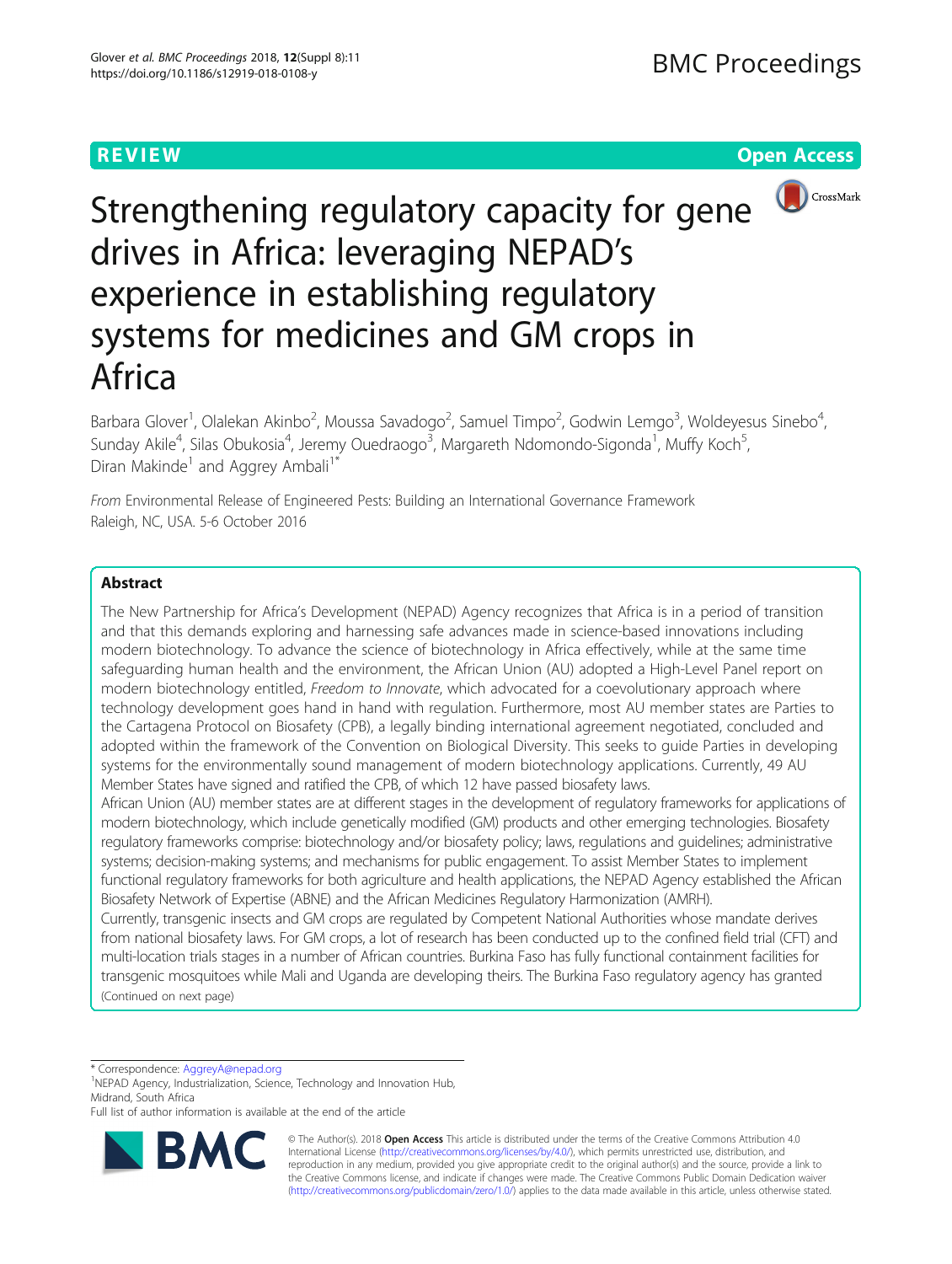#### (Continued from previous page)

permits and has already received sets of sterile mosquito eggs for trials in the contained facility. It is instructive to note that both ABNE and AMRH have worked with national and regional regulatory bodies in Africa to enhance their technical capacities for informed decision making, adoption of best practices, and compliance with international standards. It is against the backdrop of a rich blend of on-the-ground knowledge, experience, expertise, and insight into the context and political sensitivities of member states that the NEPAD Agency seeks to expand existing support. This would include capacity strengthening in the regulation of emerging technologies, such as the application of gene drives in the development of transgenic mosquito for the control of malaria transmission.

### Background

Sachs observed that the world is divided not by ideology but by technology; and that a small part of the globe, accounting for about 15% of the earth's population, provided nearly all of the world's technology innovations [\[1\]](#page-9-0). A second part, involving about half of the world's population, was able to adopt these technologies in production and consumption. The remaining part, about a third of the world's population, was technologically disconnected, neither innovating domestically nor adopting foreign technologies. African leaders sought to change this with the creation of the New Partnership for Africa's Development (NEPAD) Planning and Coordinating Agency (NPCA), a flagship program of the African Union (AU). NPCA is the technical arm of the AU and seeks among other objectives, to eradicate poverty, place African countries on a path of sustainable growth and development, and to enhance Africa's effectual participation in the thriving global bio-economy. To achieve these objectives, NPCA established two very important and somewhat related programs. These are the African Medicines Regulatory Harmonization (AMRH) and the African Biosafety Network of Expertise (ABNE). These programmes currently are being implemented on the platform of the NPCA's Industrialisation, Science, Technology and Innovation Hub (NSTIH) which assists African countries to create enabling regulatory environments that allow science, technology and innovation to thrive especially for agricultural and health applications.

In Africa, political leadership has called for implementation of policies that would enable harnessing science, technology, and innovation safely for economic development. At the 27th Ordinary Session of the African Union Summit of Heads of State and Government in July 2016, (<https://au.int/en/summit/27>) the Assembly endorsed the adoption of emerging technologies for economic development and environmental sustainability. AMRH and ABNE were established in order to create an environment in AU member states where science, technology and innovation can be harnessed to promote Africa's development.

According to the UNESCO Science report 2010, sustainable development in Africa depends on its capacity to innovate and produce creative technological solutions to address challenges on the continent ([[2\]](#page-9-0) b). This is important because Africa continues to trail the world in innovation and scientific outputs [[3\]](#page-9-0). However, there appears to be an increasing appreciation of research and development (R&D) as an engine for development based on the re-commitments by the political leadership to provide resources for agricultural development (10% GDP) and to Science, Technology and Innovation (1% of GDP) [[4\]](#page-9-0). In addition to these policy directives, there is still a need for African leaders to commit to growing the public investment in these areas. Two essential elements for using R&D as a driver of development in Africa are health innovation networks and efficient, sustainable, dynamic linkages and partnerships.

Health Innovation Networks help developing countries address neglected diseases. Examples include the Developing Countries' Vaccine Manufacturers Network and the WHO Developing Countries' Vaccine Regulatory Network. For technological and social innovation, developing countries need R&D partnerships and implementation of research networks to play a more prominent role in global health [[5\]](#page-9-0). Developing countries should concentrate on areas of comparative and competitive advantage for positive growth, for example, traditional health systems, and areas that will yield the greatest returns.

#### Biotechnology applications in Africa

Most of the genetically modified (GM) crops currently commercialised in countries throughout the world have agronomic characteristics (traits) that address biotic stresses, such as pests, weeds, or both with recent growth in traits that address processing and consumer issues  $[6]$  $[6]$ . The timeframe for commercialisation of a new GM crop depends on scientific progress in research and development (R&D), field-testing results, and on functioning regulatory systems with science-based decision-making. Regulatory constraints, including non-science based environmental and health impact assessments, have increased in the past decades, delaying approvals and increasing costs [[7\]](#page-9-0). This has sometimes served as a disincentive for investment and use of biotechnology in developing countries by public research organisations, which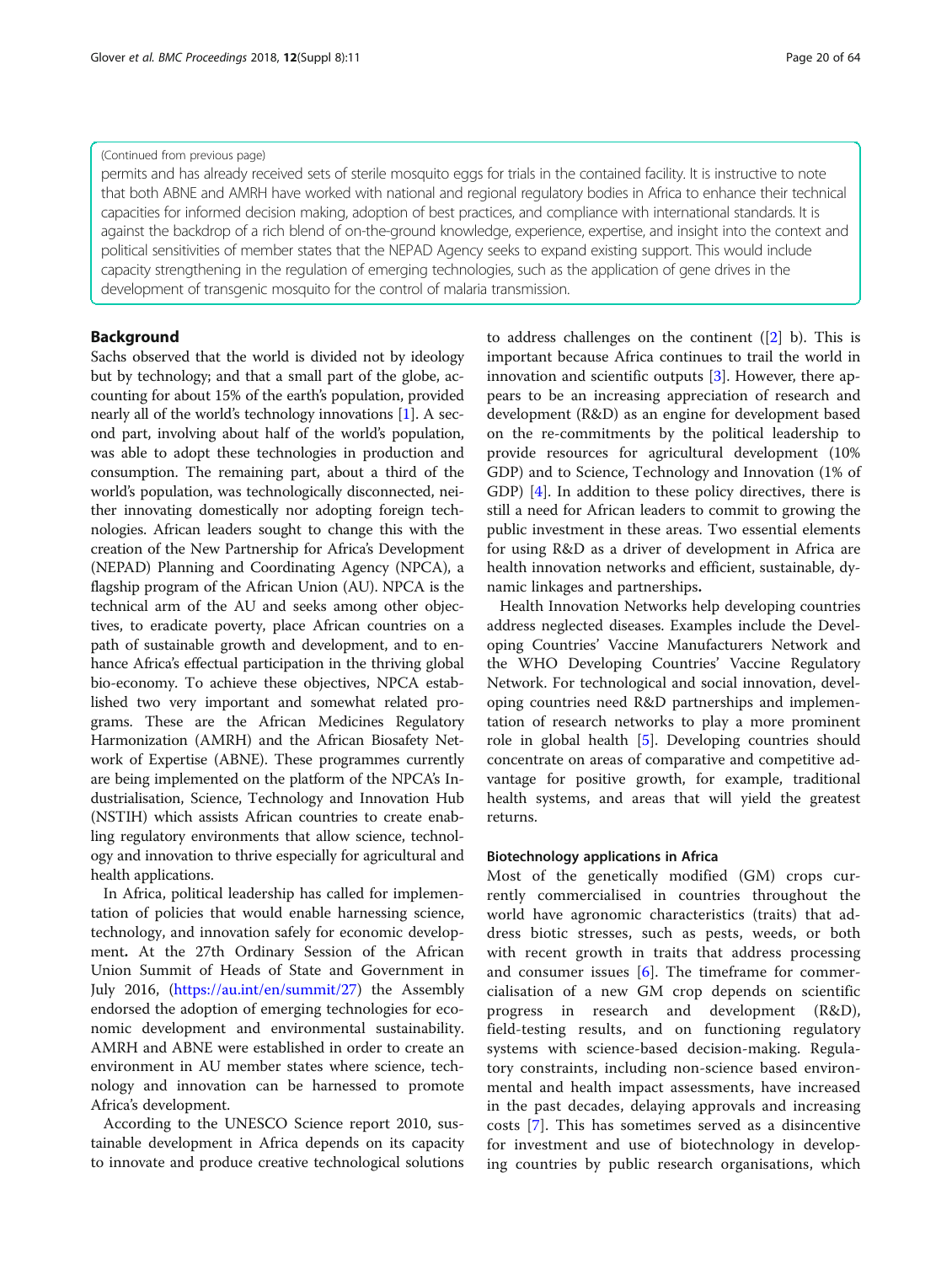would rather opt for other less stringently regulated technologies. Thus, the creation of biosafety regulations systems that have clear safety standards and decision-making procedures, and operate in a costand time-efficient manner, would support R&D development.

The next generation of precision gene editing tools has developed crops that are moving through field trials into commercialisation. These tools include clustered regularly interspaced short palindromic repeats (CRISPR-Cas9) [\[8](#page-9-0)–[10\]](#page-9-0), oligonucleotide-directed mutagenesis (ODM) [[11\]](#page-9-0), transcription activator-like effector nucleases (TALENS) and zinc-finger nucleases (ZFN) [[12](#page-9-0)–[14](#page-9-0)]. The gene editing mechanisms offer possibilities to increase performance in various sectors including health, agriculture and environment. In particular, they have facilitated the development of gene drive mechanisms, that stimulate biased inheritance of a particular gene to alter populations at the release site and these are being proposed for changing local populations of harmful organisms such as mosquitoes [[15](#page-9-0)–[17](#page-9-0)].

As suggested in previous articles [\[18](#page-9-0)], gene drives could be applied to prevent mosquito populations from transmitting the malaria parasite or to suppress a local mosquito population. This is of immediate interest to Sub-Saharan Africa where malaria still represents the most harmful threat to public health. Optimistic estimates predict that releasing mosquitoes with these traits at just 1% of the total wild population of mosquitoes that vector malaria could eradicate malaria within a year [[18](#page-9-0), [19\]](#page-9-0). Sub-Saharan Africa region is the most affected by malaria parasites that are transmitted by the Anopheles gambiae complex mosquitoes. Despite all efforts deployed over the number of decades, millions of people, including young children, are still dying of malaria or at best remain so badly affected that they only survive with reduced capability to contribute to the economic growth in their respective countries. However, significant progress has been made over the last decade that led to a drop of over 50% in the number of cases in more than 40 African countries since 2001. Vector control, mainly with the use of Long Lasting Insecticide Nets (LLIN) and Indoor Residual Spraying (IRS) has played a major role in this [[20\]](#page-9-0). Unfortunately, however, residual levels of transmission persist even in places where the coverage rate of these intervention tools is above 80%. The failure of these vector control measures to completely eliminate transmission may be due to several factors, including insecticide resistance. Expert opinion suggests that unless additional tools/ strategies are found to deal with residual transmission, malaria elimination will be out of reach no matter how much effort and resources are deployed [\[20](#page-9-0)].

## Changing regulatory landscape for biosafety in Africa – Role of ABNE

#### Core guiding principle and key strategic areas of intervention

The NEPAD Agency established the African Biosafety Network of Expertise (ABNE) in 2008 in partnership with Michigan State University, USA, and with funding from the Bill and Melinda Gates Foundation. ABNE's mandate is to assist building functional regulatory systems in AU member states for the safe and responsible application of agricultural biotechnology [\[21](#page-9-0)].

Since 2010 ABNE has worked with African countries to develop and implement functional national biosafety frameworks. This experience has provided insight into effective ways to assist countries and these lessons are presented here in the format of a roadmap for effective biosafety intervention (Fig. [1](#page-3-0)). ABNE key areas of intervention include: assisting member states in developing policies and regulations to promote safe development, diffusion, and adoption of agricultural GMOs; conducting training and workshops on risk assessment techniques and their application to inform decision-making; training to improve critical mass of regulators with enhanced competencies in biosafety regulation; enhanced biosafety communication and cooperation among member states; and exposing regulators to best practices under the south-south/ north-south cooperation.

#### Lessons learnt from establishing biosafety systems in Africa

Prioritization is essential At the start of the ABNE project, a needs analysis was carried out with 18 African national biosafety focal points. Survey countries were selected based on a set of criteria that included the presence of active agricultural biotechnology development and/or deployment programmes that would need a functioning biosafety system in the near future; the presence of institutional requirements for a national biosafety framework, and political will to implement a national biosafety system.

Results from the survey informed selection of a few countries as focus countries that would receive specific intervention support. In addition, generic biosafety services were offered to the other member states. The focus countries were identified as being the most likely to require biosafety decision making in the immediate future and which had the political will to implement the framework needed to enable these decisions.

One of the first considerations in evaluating requests for assistance was a review of the existing policy in the country and whether the capacity building was for biosafety activities that could be implemented in the country (Fig. [1](#page-3-0)). In many instances, policy gaps were identified and it was necessary to work in parallel on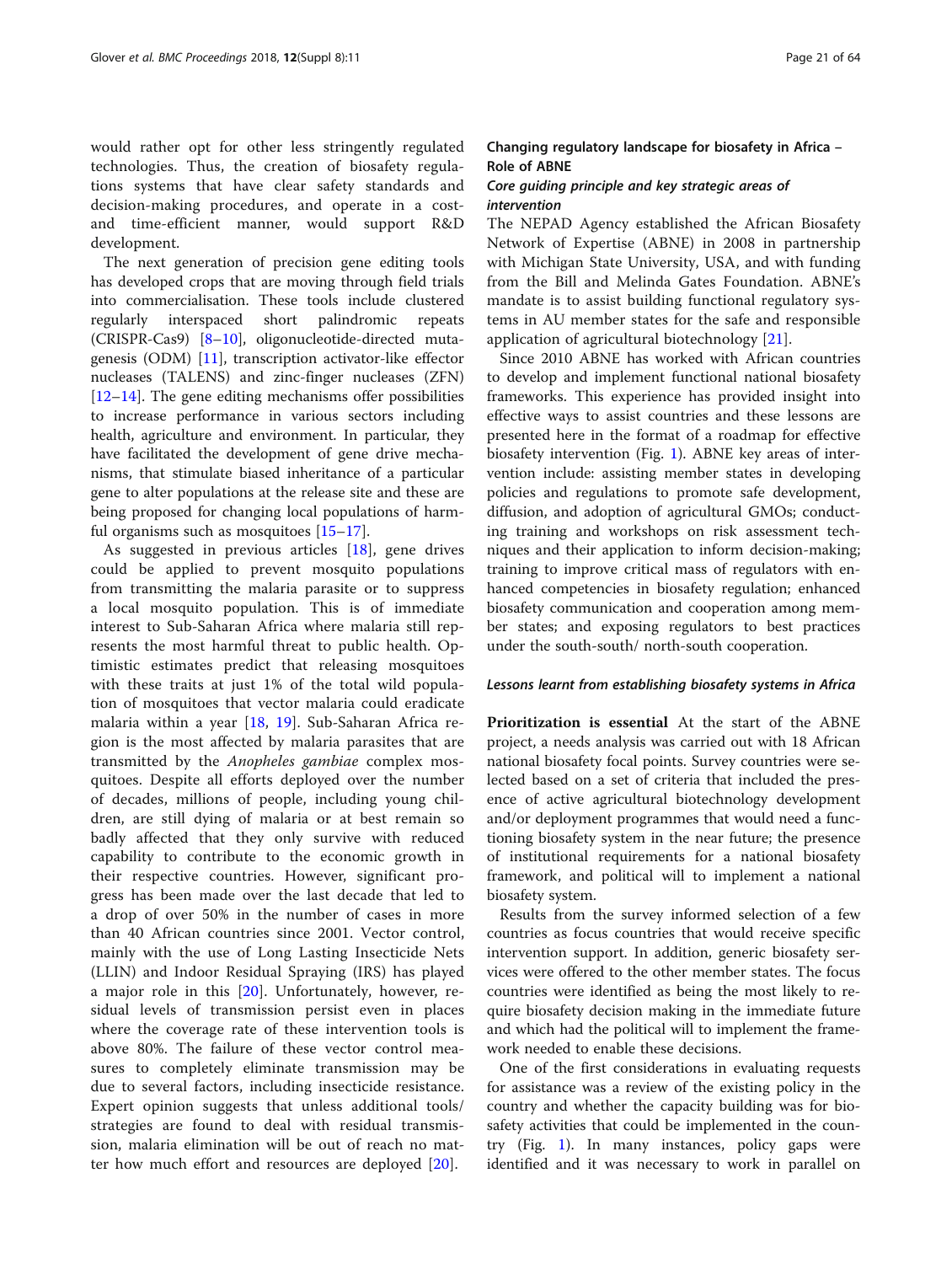<span id="page-3-0"></span>

policy revision and additions. The first activities requested by partner countries were not always the logical starting points for building biosafety capacity. Working with country focal points to review requests and identify where to start, required expertise and diplomacy. Prior to the implementation of in-country and regional intervention programmes, NEPAD Agency ABNE Programme Officers with the assistance of regulators and policy makers within the national systems, conducted on-the-ground assessments in the focus countries to establish priority needs and develop a joint programme of work to achieve clearly spelled out goals.

Biosafety policies must be workable Countries that are successful adopters of agricultural biotechnology have sound national biosafety policies and supportive biosafety systems. Good examples are South Africa, Ghana and Nigeria. The first priority is the development of national biosafety policy that supports national institutions to provide transparent biosafety decision-making. Biosafety policies in some AU member states do not reflect global experience as they focus on risk and do not implement basic risk assessment and risk management to enable safe access to benefits. Other systems include non-safety considerations such as socioeconomic considerations in risk assessment without sufficient data, or have strict liability clauses, which deter not only the technology developers, but also the public research scientists wanting to experiment with GMOs. Often, in non-functional regulatory systems, the cost of regulatory requirements are unaffordable or even unenforceable, and there are potential conflicts that arise between national biosafety laws and evolving regional harmonized regulatory policy. For instance, in the COMESA region where a biotechnology policy has been developed and

adopted, regulatory Acts in some member states resulted in the policy becoming unimplementable.

It is not necessary to have national biosafety legislation in place before initiating biotech research and development (R&D). Countries have used interim legal instruments to enable R&D and field-testing of GM crops, as in Ghana. Contained and confined R&D can be carried out safely under existing provisions for science, technology and innovation, including quarantine requirements under departments of agriculture. A national biosafety authority can work within these provisions to establish policy and guidelines for GM R&D. Uganda is the leading country in Africa conducting CFT on many indigenous commodities and using policy and guidelines for the approval of CFT. Nigeria started CFTs well before the Biosafety Act was gazetted in 2015. Under these provisions, national biosafety authorities in Africa have approved GM R&D facilities and received, reviewed, and made decisions on applications to run CFT with GM plants and microbes. This experience and expertise helped develop workable legal instruments for the general use of GM crops and food and feed imports of GM products.

In most countries, the legal provisions for general release of GM crops and for GM imports were developed and passed while GM R&D continued. Importantly, it takes many years to pass laws and where existing laws could be used for the development of regulations specific to GM testing and release, these were used, or adapted and used.

In many countries, existing legal instruments have enabled an interim biosafety process to run, providing biosafety officers with experience in handling applications, issuing permits, inspecting for compliance and developing workable processes and guidelines for developers and users of agricultural biotechnology and GM crops.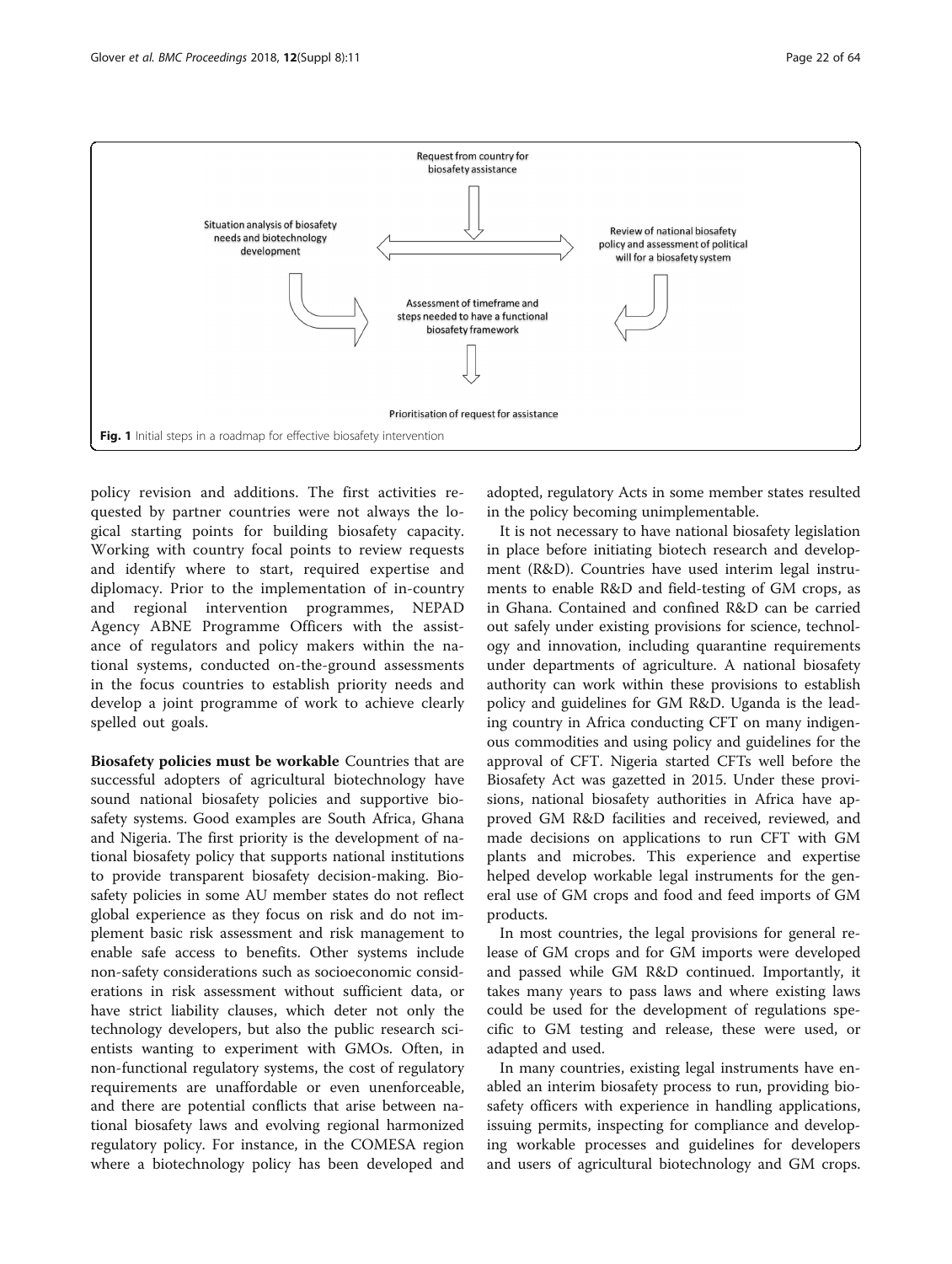The importance of transferring this experience in the transition to any new biosafety institutions and bodies must be emphasised. In countries where there was not a deliberate effort to transfer existing expertise and experience in new biosafety structures (e.g. South Africa and Kenya), there were considerable delays in getting the new institutions functional and efficient. In countries where the institutional capacity was transferred to new biosafety bodies (e.g. Ghana's National Biosafety Authority and Nigeria's National Biosafety Management Agency), the institutional history and experience helped to ensure that the biosafety functions were not impacted by indecision, misinterpretation of provisions, and administrative delays. The transition to new biosafety institutions is considered positive progress when the new institutions are up and running effectively and quickly. In countries where misinformation had left biosafety officers with negative and incorrect assumptions about the safety and value of GM crops, the transition to new structures gave the government the opportunity to staff new institutions with informed scientists confident in their ability to apply risk assessment and risk management for the benefit and safety of local people and environment.

Passing a new biosafety law has proved relatively simple and quick in countries where the need for the law is understood by the lawmakers (e.g., Burkina Faso). However, for most other countries, the process is long and convoluted. Where lawmakers are not informed about the need for the legislation or are misinformed through the actions of activists, the protracted process takes five or more years, even with a steady push from interested and affected science stakeholders. Moving these processes forward is a huge challenge for many countries.

Experience suggests that science is not the best motivator for passing a biosafety law. Instead, the motivation needs to come from the stakeholders who want access to improved GM technology. For GM crops, this is the farming sector. Unless farmers' organizations express a clear need for access to improved planting material, there is no real push for the new biosafety laws. Similarly, unless the national environmental sector wants the country to benefit from the environmental sustainability of GM crops, there is no push for new biosafety legislation. Finally, unless consumers want access to safe and affordable food derived from GM crops and technology, there will be no push to pass biosafety legislation. Clearly, science and scientists alone cannot motivate effectively for biosafety legislation.

During the period where legal instruments are reviewed, finalised and passed, it is valuable to initiate biosafety capacity building for all aspects of biosafety oversight. Implementing procedures for contained and confined R&D builds experience with risk assessment,

risk management and risk communication that is valuable to developing workable legislation for general use of GM organisms. While there is some concern that many of those trained in the interim years are no longer employed within the system once the formal biosafety process is implemented, it is important for legislators to know that the country has the capacity and experience to implement new legislation. National biosafety offices are encouraged to document trained personnel and ensure that they are given an opportunity to use their biosafety skills after training activities.

Different jurisdictions have adopted legal regimes that best suit national legislation. Some countries have enacted specific laws to regulate the safe use of biotechnology. Other countries have used parts of existing legislation for R&D, agriculture, quarantine, food safety, feed safety, etc., to provide inter-ministerial jurisdiction for regulating GMOs.

Legislative requirements include: objectives, explanatory preambles for policy context, definitions, administrative structures, risk assessment and risk management for biosafety activities, decision-making, regulatory compliance, enforcement powers, liability and redress, appeal structures, socioeconomic considerations, and mechanisms for public participation. Biosafety administrative systems receive and handle applications for contained, confined and general release of GMOs, including export, import, and transit.

Some challenges in national biosafety regulations include:

- Unclear objectives and scope. Mixing environmental safety and food safety has required unnecessary Environmental Risk Assessment (ERA) for import of non-living products derived from GMOs;
- Inconsistent definitions. Definitions need to be consistent with those in CPB, Codex Alimentarius, and existing laws;
- Unworkable and impractical provisions. For example, not requiring science-based risk assessment and decision making has delayed decisions; and not combining CFT approvals with import permits for the research materials has complicated administrative tasks for research;
- Lack of regulatory transparency. Absence of required information on the Biosafety Clearing House makes it difficult to navigate and predict the regulatory process, including determinations of which laws take precedence when GMOs fall into several regulatory jurisdictions;
- Disproportionate clauses. For example requiring ERA for short term CFTs when these data are not available or relevant for this level of release. Or, having strict liability for any kind of damage which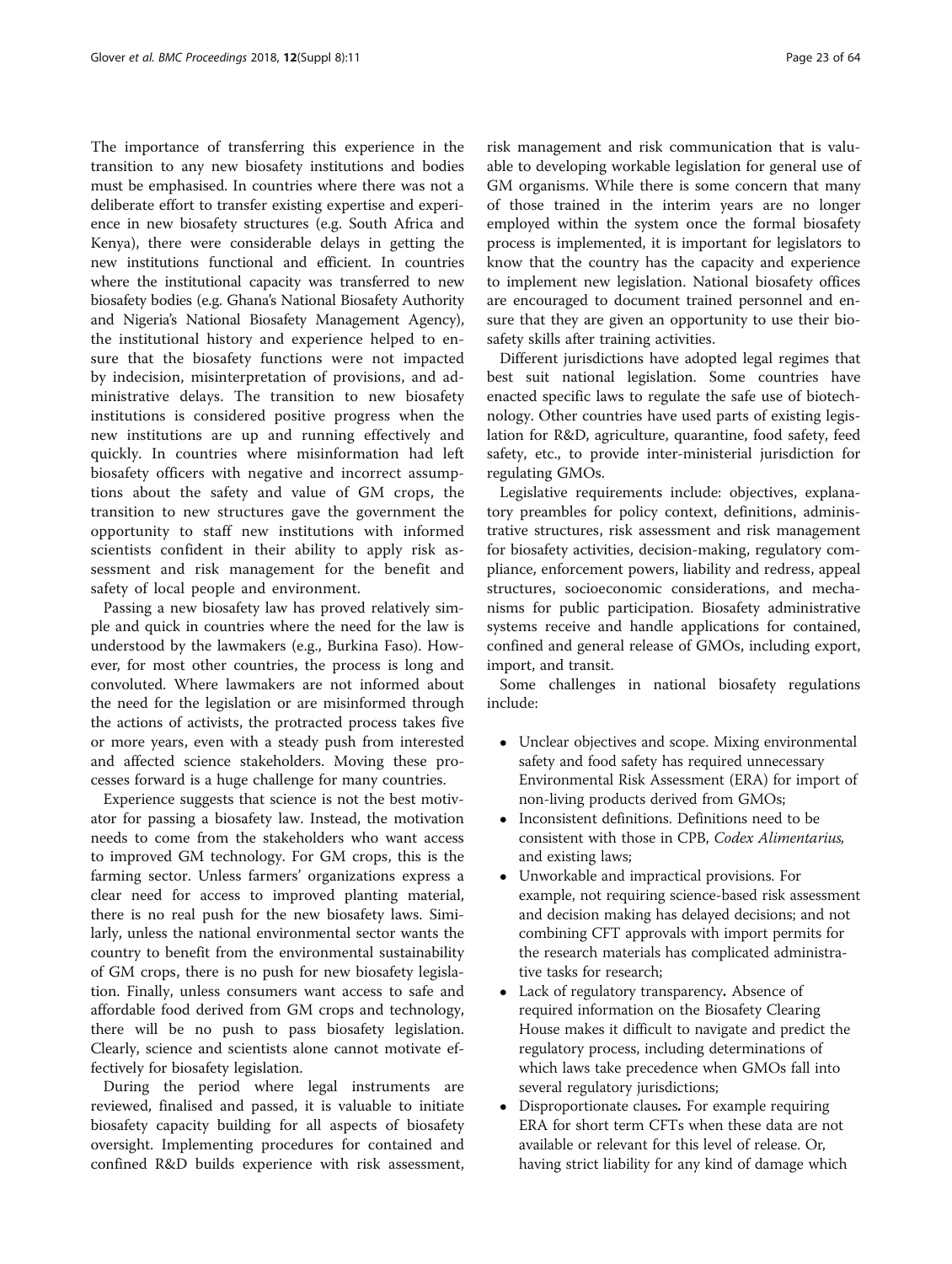may warrant prison sentences for administrative errors; and

• Funding. The most common constraint is the limited operational budget in most biosafety focal points needed to carry out their responsibilities, such as performing effective evaluations and review of dossiers, to arrive at independent defensible decisions.

Timely biosafety training Once legal changes are approved by stakeholders and the amended provisions are approved through the legislative procedures, biosafety training should start. This will ensure that capacity exists in the national biosafety structures to process applications for field trials, food imports and general release.

In the past, biosafety capacity building has been used as a platform to review biosafety legislation and create awareness needed to pass legislation. However, this may not be the most effective way for moving biosafety legislation through law making procedures. As noted above, farmers, environmentalists and consumers are the best motivators for new legislation. Obtaining a balance between training too early and effective motivation for lawmakers should be reassessed because, while having technical competence during the drafting of legislation and regulations is important, this may be achieved without extensive national biosafety capacity building. However, the capacity building trainings designed in the past focus on the key stakeholders such as regulators such as members of the national biosafety committee (NBC), institutional biosafety committee (IBC) and quarantine officers, scientists, study tours for decision-makers.

There is a narrow line to walk when working with national legislation. How does the NEPAD Agency support this process without being seen to be interfering? To achieve this the NEPAD Agency strives to establish a strategic position that remains neutral to the outcome, bearing in mind that if legislation remains restrictive there will be no need for biosafety infrastructure and processes and, therefore, no need for biosafety capacity building in the country. NEPAD Agency strives to maintain their credibility through evidence-based facts with national authorities. ABNE provides opportunities for key government gatekeepers to visit other countries and see best practices in terms of GM crops and what is meant by functional regulatory systems. These study tours are referred to as "seeing is believing" tours.

Amending/ reviewing biosafety laws From experience we know that amending laws is often a long process that requires two key steps: ensuring that the technical wording of the policy is accurate, implementable and consistent with other national laws; and moving the amended

policy through established, mandated administrative and legal processes.

Both steps are required, but for the process to be completed in a timely manner, depending on the country dynamics, actors have had varying degrees of success. The NEPAD Agency ABNE has been mostly successful at the first step, but less effective at helping local biosafety stakeholders move amended legislation or policy through government approval processes, as these are entirely national processes that must not be influenced by undue external pressure.

The NEPAD platform has been effective in garnering regional political support for biosafety processes and policy requirements. African countries have accepted the Recommendations in the publication Freedom to Innovate Biotechnology for Africa: Report of the High-Level African Panel on Modern Biotechnology that acknowledges the value of biotechnology in economic development in Africa, and they have committed to spend more on science, technology and innovation, so support for biosafety policy gives them a mechanism to act on these convictions and promises [[22\]](#page-9-0). Proceeding diplomatically requires an approach that says, 'how can we help', rather than 'do this'.

Biosafety regulations should be tools for informed decision making that allow countries to take advantage of all biotechnology techniques to assist with national and local challenges. In short, biosafety regulations are not an end. They provide a precautionary process that maximizes access to the benefits of modern biotechnology by minimizing potential risks through scientific risk assessments. Approvals are given with or without conditions to manage risk (i.e. risk management measures).

AMRH platform as a model for regulating gene drives in Africa The African Medicines Regulatory Harmonization (AMRH) Programme was initiated as a strategy to mitigate capacity limitation challenges faced by the majority of national medicines regulatory agencies (NMRAs) in Africa to carry out basic regulatory functions. A wide range of factors contributed to limited regulatory capacity; from lack of or outdated legislation, regulations and guidelines that meet internationally acceptable standards, to limitations in terms of human and financial capacity and lack of the necessary infrastructure to execute their mandate. In recognition of these limitations and taking into account the important role NMRAs play in providing an enabling environment for investment in the pharmaceutical sector, the African Medicines Regulatory Harmonization (AMRH) Programme was initiated in 2009, as part of the implementation of the African Union Pharmaceutical Manufacturing Plan for Africa within the NEPAD Framework [\[23\]](#page-9-0). With the support of our development partners, tremendous progress has been attained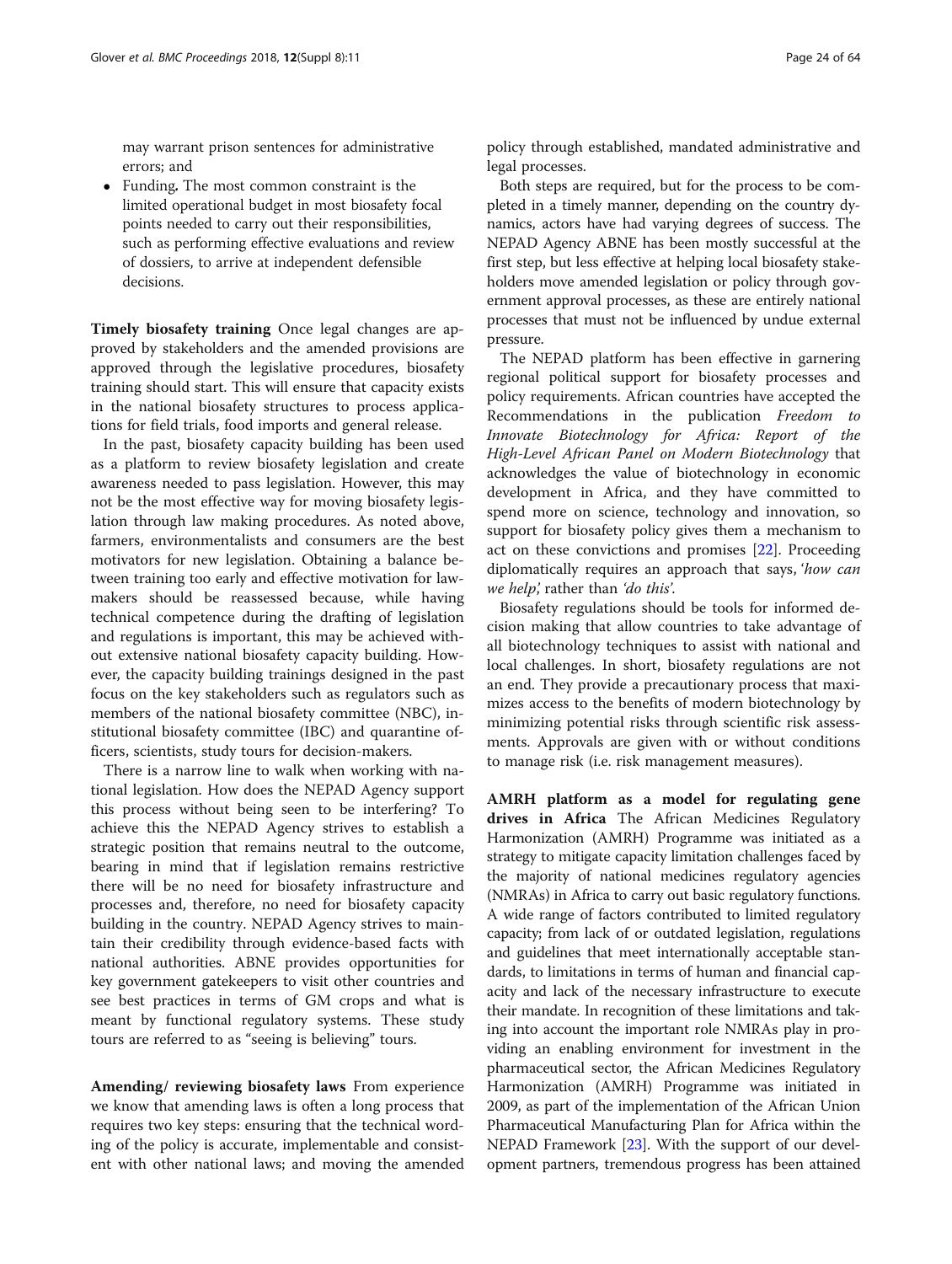to date. While the partnership aimed at galvanising the needed political, technical and financial support, regional economic communities (RECs) and regional health organizations (RHO) are benefiting from harmonized regulatory requirements, standards and practice. These facilitate faster approval of quality, safe and efficacious medical products and technologies and at the same time assuring expanded regional markets for the industry.

With the launch of the East African Community (EAC) medicines registration harmonization project (MRH Project) in 2012, the Economic Community of West African States (ECOWAS) region through collaboration between the West Africa Health Organization (WAHO) and the West African Economic and Monetary Union (WAEMU); and the Southern African Development Community (SADC) have also embarked on implementation since 2015. Countries are now conducting a joint assessment of products with subsequent approval at the national level in a much faster way. From the initial focus on the harmonization of requirements for marketing authorization of products, the programme is been expanded to cover safety surveillance and control over clinical trials. These works are done through established governance structures involving regional Expert Working Groups and Steering Committee composed of members from the NMRAs.

Other equally important developments include the endorsement by the AU Summit in January 2016 of the Model Law on Medical Products Regulation, which has been utilised by six  $(6)$  countries  $[24]$  $[24]$ . They include Lesotho, Zimbabwe, Ivory Coast, United Republic of Tanzania (Zanzibar), Seychelles and the Gambia. The Model Law serves as a comprehensive guide to member states in the review and/or development of national legislation and as a framework to support member states and regional economic communities (RECs) in their endeavour to harmonise medical products regulation. It further provides an enabling regulatory environment for the private sector to deliver quality, safe and efficacious medical products and technologies to the African population.

The designation of eleven Regional Centres of Regulatory Excellence (RCOREs) since 2014 to provide academic and technical training in regulatory science in various regulatory specialities is also another undertaking of the AMRH Programme [\[25](#page-9-0)]. The overall goal of RCOREs is to increase the regulatory workforce in Africa through partnerships between NMRAs and academic and/or research institutions; with specific regulatory science expertise as well as training capabilities. RCOREs have played a critical role providing training programme on various regulatory areas, through hands-on training, twinning and exchange programmes among NMRAs. There has been progress in streamlining training curricula on Clinical Trials Oversight. For instance, a draft manual on Clinical Trials Regulatory Fellowship Training, under the leadership of the Ghana Food and Drug Authority, University of Ghana's School of Public Health, and in collaboration with other RCOREs, has been developed.

Cross learning between biosafety and medical products, regulatory systems strengthening and harmonization initiatives are critical for developing regulatory capacity in gene drive technology, funding this type of activities in Africa through continental body helps in the oversight and commitments of the member states.

Regional efforts to harmonize biosafety frameworks The Regional Economic Communities (RECs) in Africa group individual countries in sub-regions for the purposes of achieving greater economic integration. They are the 'building blocks' of the African Union (AU) and are central to the strategy for implementing the NEPAD Agency programmes. There are nine sub-regional blocks: Arab Maghreb Union (AMU); Common Market for Eastern and Southern Africa (COMESA); Community of Sahel-Saharan States (CEN-SAD); East African Community (EAC); Economic Community of Central African States (ECCAS); Economic Community of West African States (ECOWAS); Intergovernmental Authority on Development (IGAD); Southern African Development Community (SADC); and West Africa Economic and Monetary Union (WAEMU). The role of Regional Economic Communities will bring value to the regulation of borderless technology, like GM mosquitoes, that requires harmonized regional regulatory coordination for safe and effective deployment.

Through its two specialized institutions, AMRH and ABNE, the NEPAD Agency has obtained experience in facilitating national regulatory capacity building and sub-regional regulatory harmonization for medicines and for agricultural biotechnology [\[26](#page-9-0)]. In Fig. [2,](#page-7-0) the environmental regulator's role is central in the assessment of the technology from the onset, focusing on risk assessment to demonstrate the safety of the technology in the environment including transboundary movement. Health regulators will assess health benefits in the suppression of malaria vector to humans. NEPAD Agency is:

- Supporting the establishment of relevant regulatory bodies;
- Conducting stakeholder empowerment through "seeing-is-believing" study tours;
- Supported the development and review of policies and guidelines;
- Advocated for and deepened community engagement processes; and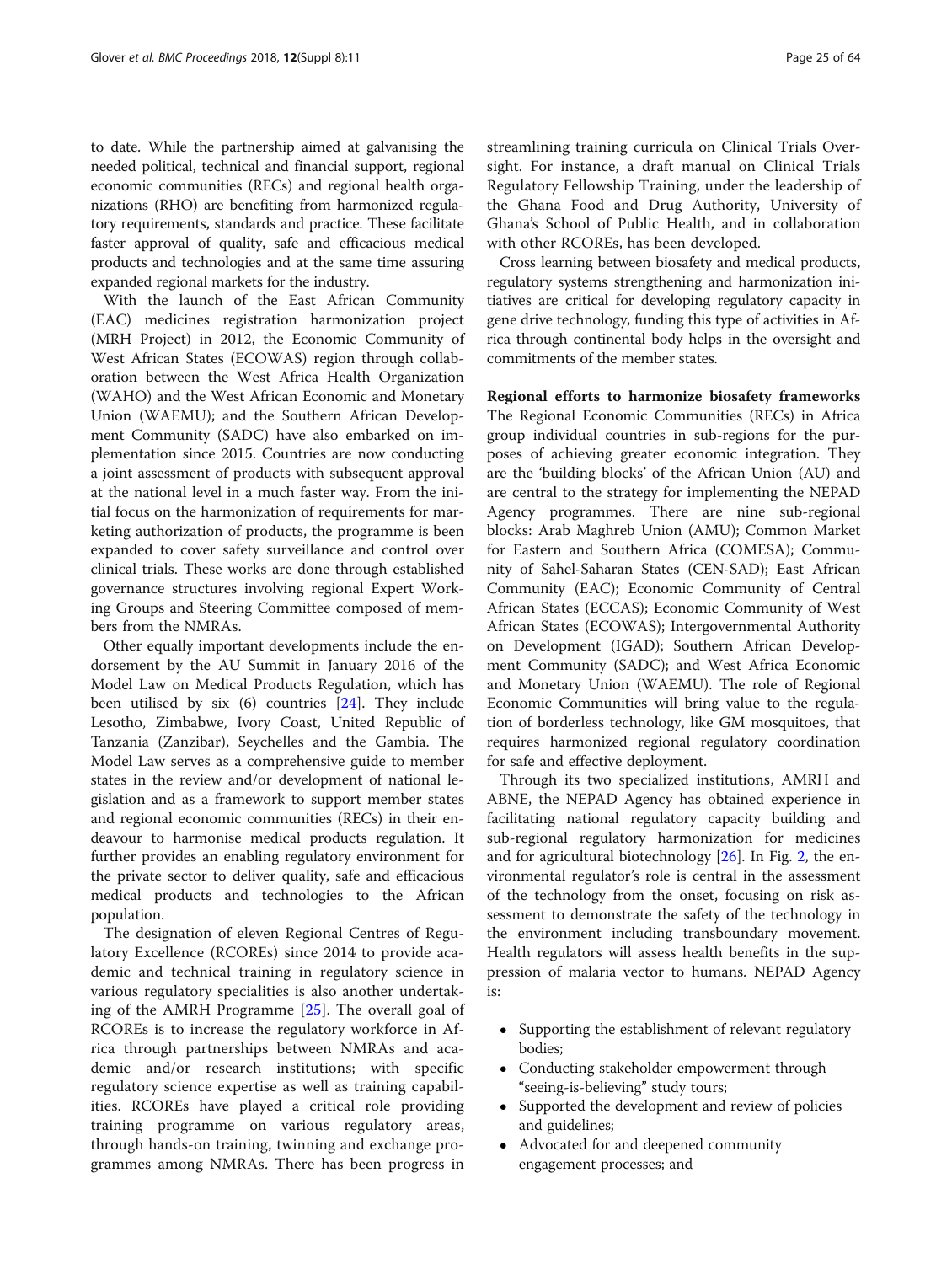<span id="page-7-0"></span>

• Supported public education and awareness creation.

The AMRH has developed a regional platform for regulating medical products and technologies working through regional economic communities. There is an existing structure for African regulators at the regional level, especially those in health, which can be used to build trust, confidence, ownership and alignment as countries develop regulatory systems for targeted malaria control.

Releasing living, genetically modified organisms into the environment requires careful risk assessment and risk management to understand and manage the cascade of population dynamics and evolutionary processes that could have environmental impacts. Biosafety regulators are trained to undertake these assessments and will be strengthened by training on existing standard operating procedures (SOPs) applicable to gene drive modified organisms. As for GM crops, the risk decision takes into account potential benefits and harms, including risk management approaches to reduce or mitigate any identified potential harm [\[27](#page-9-0)]. NEPAD Agency's experience in supporting

regulatory systems will be useful in regulating mobile, living modified organisms.

NEPAD Agency will combine the experience it has gained in facilitating approaches to regulating pharmaceuticals and GM crops to build the regulatory capacity required to evaluate gene drive application such as might be used to eradicate malaria through control of the disease vector mosquitoes by:

- 1) Building on prior progress and existing capacity built in part by ABNE programmes.
- 2) Forging strategic partnerships with national and international organizations and programs involved in technology development and strengthening regulatory systems.
- 3) Providing demand-driven services to national agencies using existing prioritisation processes
- 4) Being proactive and mindful of national and regional sensitivities.
- 5) Being flexible with capacity building efforts to accommodate changing and emerging needs.
- 6) Using regional platforms to help manage the potential for transboundary movement.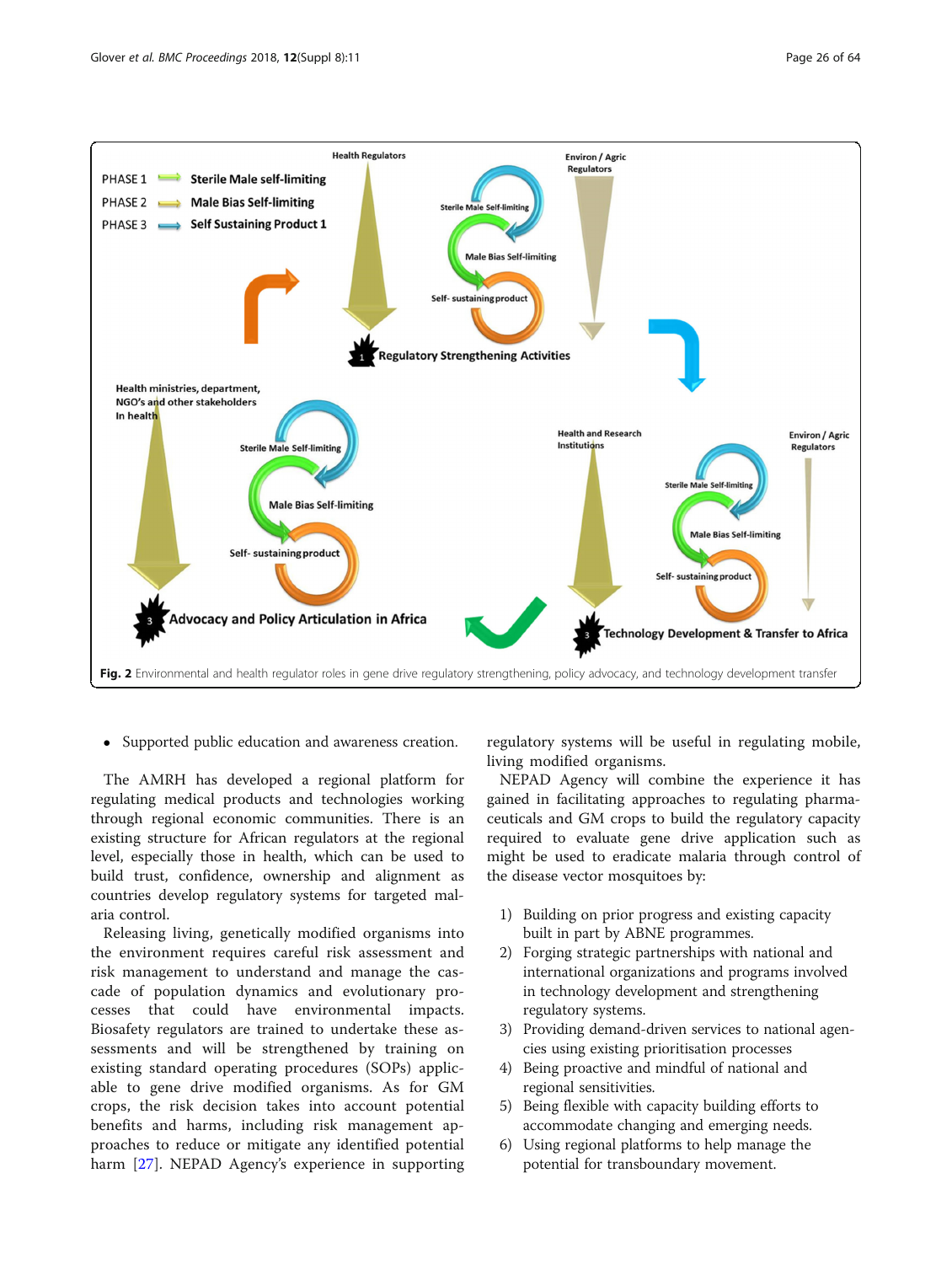

These approaches will support communication strategies, effective public awareness and consultation.

#### A coordinated regulatory framework for gene drive

As indicated in the National Academy of Science report on gene drive, gene drive regulation crosscuts institutions and thus requires a coordinated framework that enables various institutions to regulate aspects that fall within their mandate, based on its use [\[27](#page-9-0)]. In Fig. 3, transboundary movement of modified crops is regulated under the Article 17 of the Cartagena Protocol on Biosafety. Both the modified crop regulation under the Cartagena Protocol on Biosafety and medicine regulation under the World Health Organization have an overlapping role to play for gene drive regulation.

#### Conclusion

The creation of an enabling environment for science, technology and innovation (STI) as well as for research, science, technology and development requires optimising human resources and infrastructure; providing oversight governance for innovation systems; leveraging financial resources; establishing monitoring and assessment mechanisms, and offering advice on STI within African institutions. AU leaders must significantly increase public investments in biosciences R&D. Failure to do so will impair the continents' capacity to stay connected to global advances in biosciences and to transfer, adapt and explore life sciences knowledge for the benefit of all Africans.

Sustainability of emerging technologies in Africa will require new policy direction, political will, and leadership by government agencies to strengthen biosafety capacity and compliance. As seen in developed countries, low risk of some gene editing techniques may lead governments to implement more effective and timely decision-making processes that are commensurate with low risk.

In the recently conducted consultation meetings held separately across the regional blocs in Africa (ECOWAS, SADC, EAC, COMESA), which participated in problem

formulation for gene drive technology; it was overwhelmingly understood that if we had gone the same route for GM technology it would have positively influenced the adoption of the technology. Participants discussed freely expressing their concerns and it was evident at the end of the workshop that the technology will be welcome in Africa. It was emphasized at the workshops that the technology will not be a silver bullet. Therefore, deployment alongside the existing tools used in the fight against malaria is necessary.

The recent advent of new technology has brought hope to crop improvement and disease control. However, there is need to build capacity in many African countries for oversight of the safe adoption of new technologies. Systems and institutions at country, regional and continental levels need training to allow for the optimal use of biotechnology and access to benefits it brings. Many African countries still need to put in place regulations that would enable the safe adoption of biotechnology products. Existing biosafety laws are sufficient for regulating emerging technologies and national implementation can be strengthened by international WHO guidelines on pharmaceutical products.

#### Acknowledgements

This work is part of a special issue of this journal produced as part of a workshop entitled "Environmental Release of Engineered Pests: Building an International Governance Framework," hosted at North Carolina State University on October 5-6, 2016 and organized by the Genetic Engineering & Society Center and CSIRO. The workshop agenda and presentation slides from the meeting can be found at: [https://research.ncsu.edu/ges/research/](https://research.ncsu.edu/ges/research/projects/oecd-crp-meeting) [projects/oecd-crp-meeting/](https://research.ncsu.edu/ges/research/projects/oecd-crp-meeting)

The opinions expressed and arguments employed in this publication are the sole responsibility of the authors and do not necessarily reflect those of the OECD or of the governments of its Member countries.

#### Funding

Funding for this publication was provided by the OECD Co-operative Research Programme on Biological Resource Management for Sustainable Agricultural Systems and by the North Carolina Biotechnology Center.

#### About this supplement

This article has been published as part of BMC Proceedings Volume 12 Supplement 8, 2018: Environmental Release of Engineered Pests: Building an International Governance Framework. The full contents of the supplement are available online at [https://bmcproc.biomedcentral.com/articles/](https://bmcproc.biomedcentral.com/articles/supplements/volume-12-supplement-8) [supplements/volume-12-supplement-8.](https://bmcproc.biomedcentral.com/articles/supplements/volume-12-supplement-8)